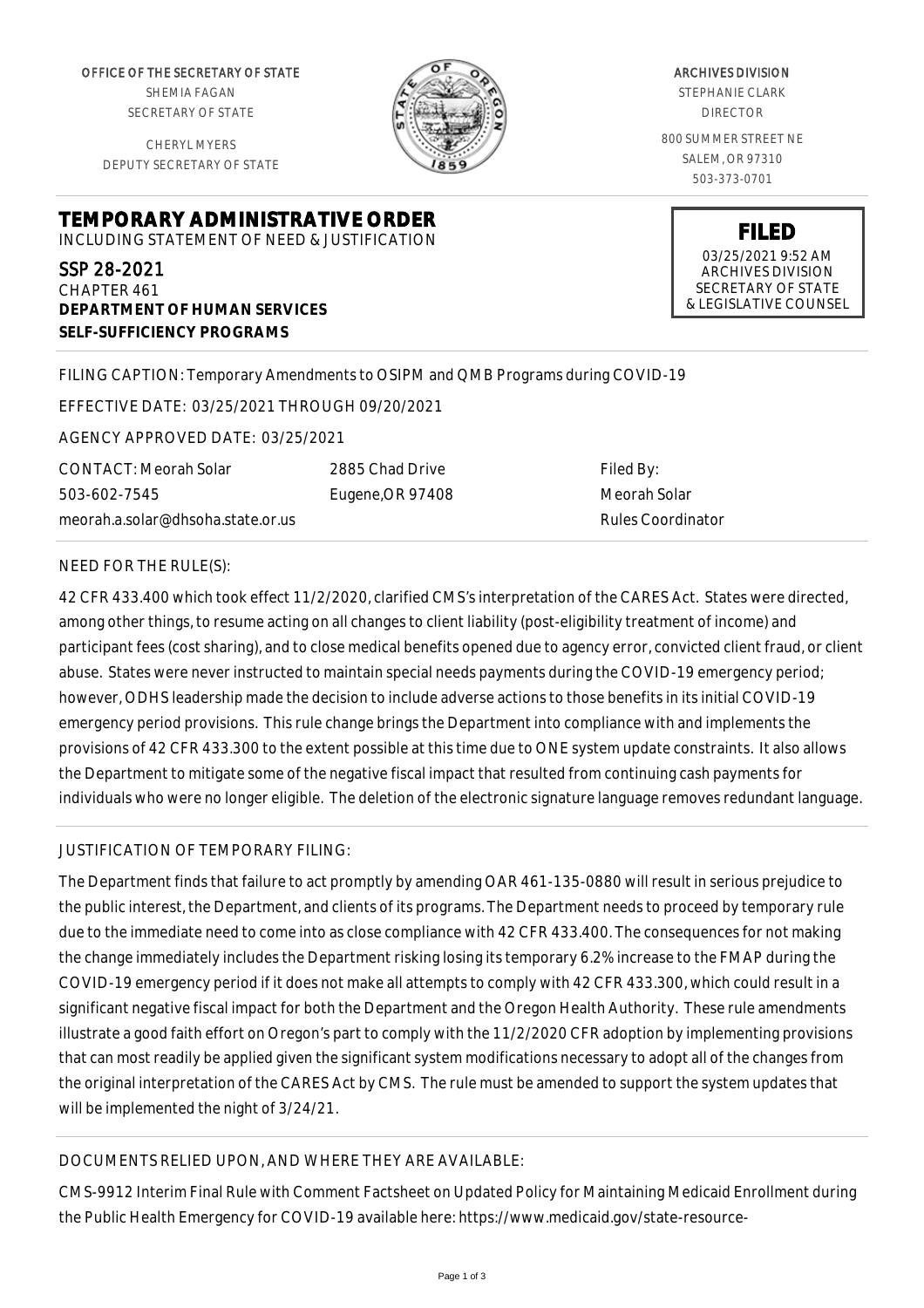### AMEND: 461-135-0880

RULE SUMMARY: OAR 461-135-0880 about OSIPM and QMB Programs; COVID-19, is being amended to remove the following actions from the list of prohibited adverse actions during the COVID-19 emergency period - client liability increases; Employed Persons with Disabilities (EPD) participant fee increases; closure of medical benefits opened in error due to agency error, convicted client fraud, or client abuse; reductions to or closure of special needs payments; and suspensions due to an individual becoming a resident of a correctional facility. It is also being amended to remove the provision allowing electronic signature on all forms related to OSIPM and QMB program eligibility and to make clear the requirements for those who need to verify US citizenship, US national, or qualified non-US citizen status.

 $CHANGFS TO RUIF$ 

### 461-135-0880

OSIPM and QMB Programs; COVID-19

The provisions in this rule apply to the OSIPM and QMB programs. ¶

(1) The Department amends the following rules or rule sections regarding the OSIPM and QMB programs.¶

(a) OAR 461-115-0700,¶

(b) OAR 461-180-003075-0704,¶

(c) OAR 461-180-0040(4) and (5),30, and¶

(d) OAR 461-180-0120(1), (2), and (3)(b).¶

(2) Notwithstanding OAR 461-180-0030<del>, OAR 461-180-0040(4) and (5),</del> and OAR 461-180-0120(1), (2), and

(3)(b), the Department shall suspend the effective date for all actions that reduce or close OSIPM or QMB

program benefits, except for: ¶

(a) Program closures when an individual:¶

(A) Passes away,¶

- (B) Is confirmed to have moved out of state,¶
- (C) Requests a voluntary closure,¶

(D) In the QMB programs, is no longer eligible for Medicare, ¶

(E) Is approved for a one-time cash payment, such as a special needs payment for home repairs,  $er\mathbb{T}$ 

(F) Is no longer eligible for an ongoing special needs payment, except when ineligibility is due to a change in service settingor¶

(G) Is approved for benefits due to an administrative error (see OAR 461-195-0501) or obtained benefits through convicted fraud or abuse by the individual.¶

(b) Benefit reductions when an individual  $\mathbf{f}$ 

(A) Requests a voluntary reduction.¶

(e) IncreaseB) Is tno client liability when restoring previous liability after a one-time medical deduction.¶

(3) The Department shall accept "electronic signature" on all forms for the OSIPM and QMB programs. For the

purposes of this rule, electronic signature is defined as:¶

(a) A written signature submitted digitally via email, or fax.¶

(b) A signature submitted through a Department electronic application system.¶

(c) A signature submitted telephonically. For telephonic signatures:¶

(A) The Department will make an effort to authenticate the identity of the individual providing the telephonic

signature, longer eligible for the same level or amount of a special needs payment.¶

(c) Increases to client liability when restoring previous liability.¶

(Bd) The individual shall be made aware of the rights and re Benefit suspoensibilities listed ion twhe form,¶

(C) The individual shall be made aware that the statement of their full name is being accepted as their signature, ¶

(D) The Department shall send a copy of the telephonically signed document to the individual, and ¶

(E) The Department shall make record of the telephonic signature.¶